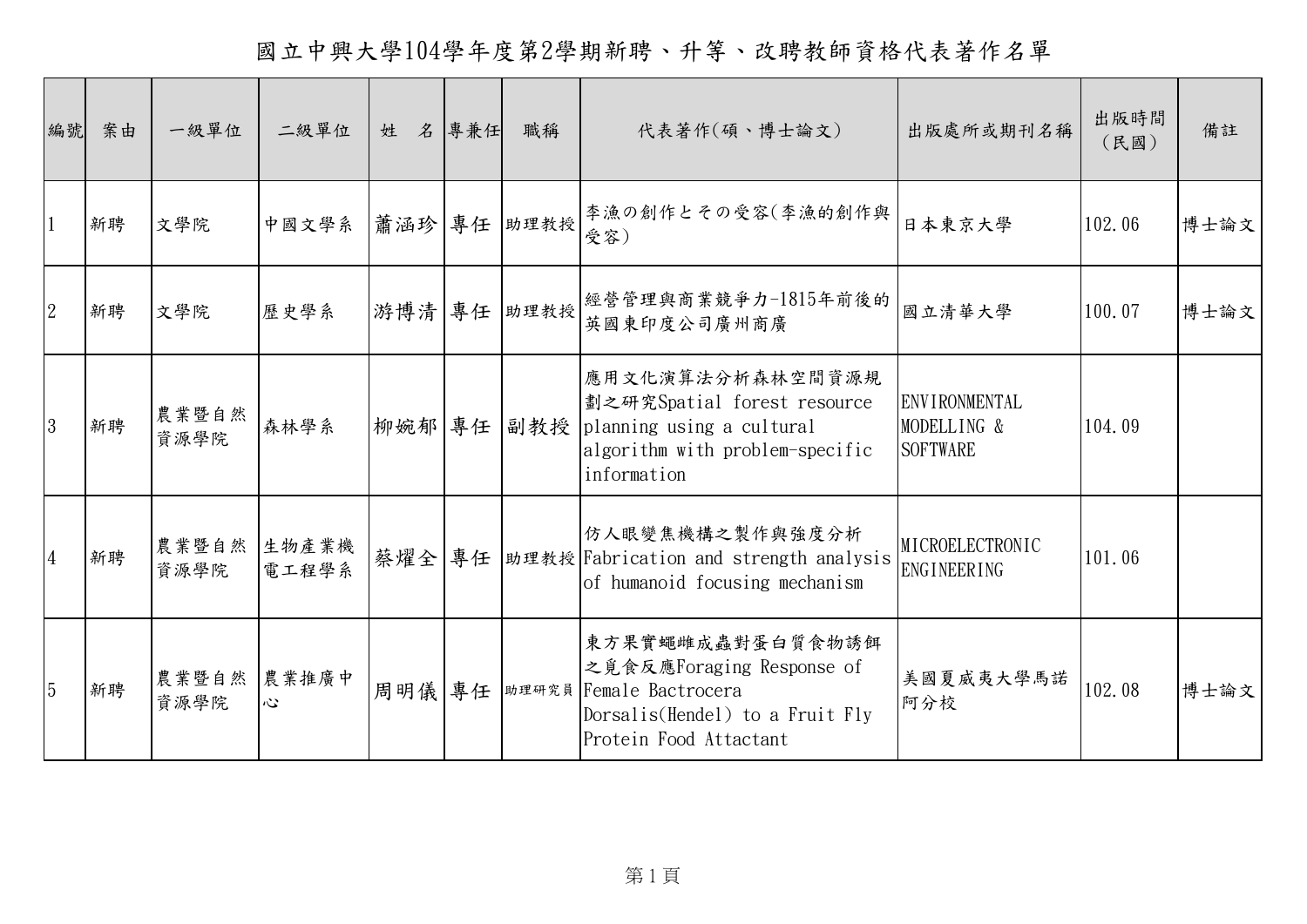國立中興大學104學年度第2學期新聘、升等、改聘教師資格代表著作名單

| 編號              | 案由 | 一級單位 | 二級單位              | 姓 | 名專兼任 | 職稱          | 代表著作(碩、博士論文)                                                                                                                                                                                                                                                                             | 出版處所或期刊名稱                                             | 出版時間<br>(民國) | 備註 |
|-----------------|----|------|-------------------|---|------|-------------|------------------------------------------------------------------------------------------------------------------------------------------------------------------------------------------------------------------------------------------------------------------------------------------|-------------------------------------------------------|--------------|----|
| $6\phantom{.}6$ | 新聘 | 理學院  | 應用數學系 胡偉帆 專任 助理教授 |   |      |             | 沉浸邊界法再三維軸對稱座標下之囊<br> 泡動態系統數值模擬方法An immersed<br>boundary method for simulating<br>the dynamics of three-dimensional<br>sxisymmetric vesicles in Navier-<br>Stokes flows                                                                                                                   | Journal of<br>Computational<br>Physics                | 102.1        |    |
|                 | 新聘 | 工學院  | 土木工程學<br>糸        |   |      | 黃建維 專任 助理教授 | 使用非線性黏彈塑性模式模擬三維瀝<br>青道路永久變形Three-Dimensional<br>Simulations of Asphalt<br>Deformation Using a Nonlinear<br>Viscoelastic and Viscoplastic<br>Mode1                                                                                                                                        | Journal of<br>Materials in Civil<br>Engineering, ASCE | 100.01       |    |
| 8               | 新聘 |      |                   |   |      |             | 甘藷傷害反應相關的small RNA-8105<br> 藉由結合IbMYB1的內含子來誘導<br>secondary siRNAs及DNA甲基化來調控<br> IbMYB1家族基因表現Interaction of<br>生命科學院 生命科學系 林振祥 專任  助理教授 small RNA-8105 and the intron of<br>IbMYB1 RNA regulates IbMYB1<br>family genes through secondary<br>siRNAs and DNA methylation after<br>wounding | PLANT JOURNAL                                         | 102.09       |    |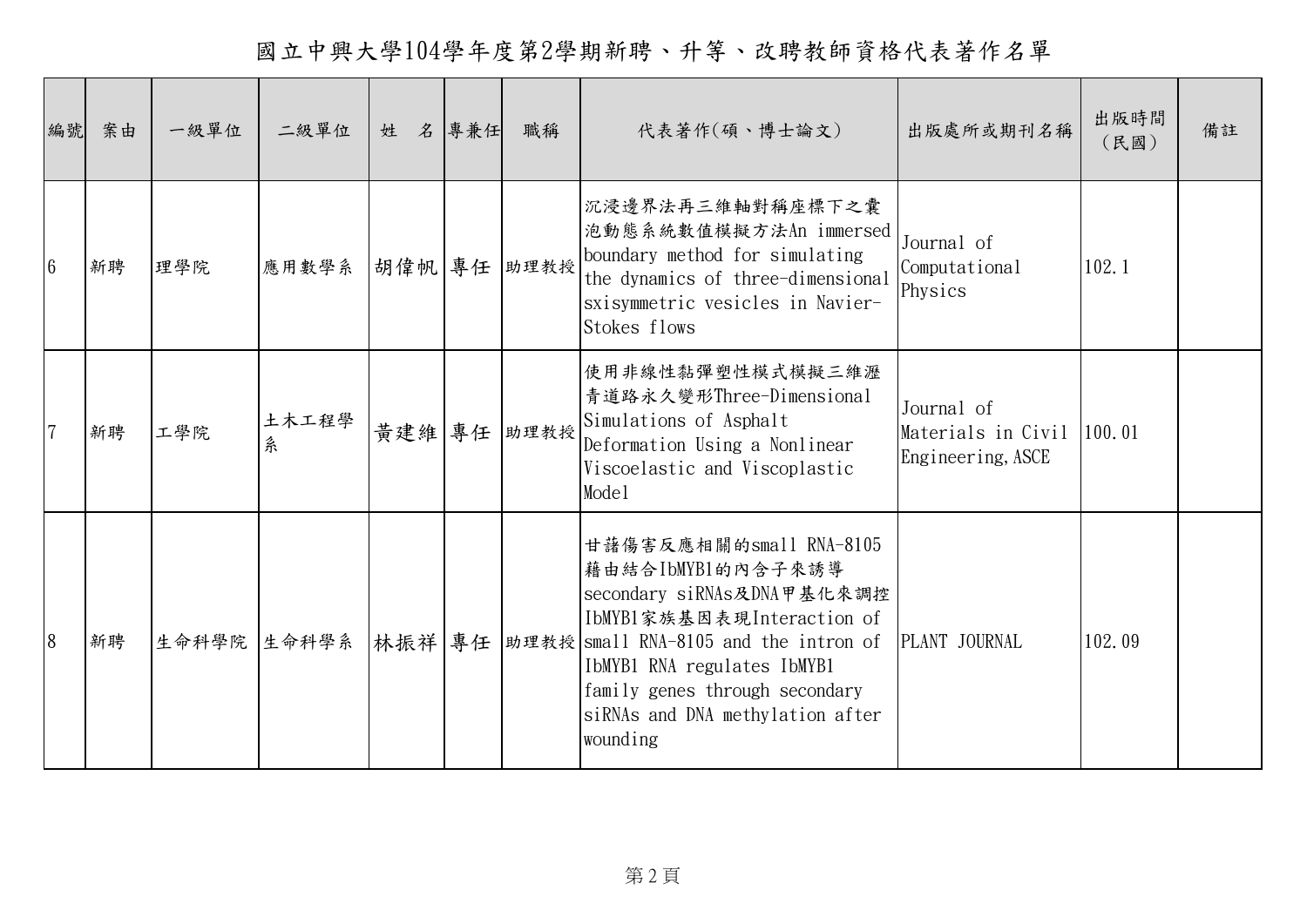國立中興大學104學年度第2學期新聘、升等、改聘教師資格代表著作名單

| 編號             | 案由 | 一級單位 | 二級單位                 | 姓<br>名 | 專兼任 | 職稱   | 代表著作(碩、博士論文)                                                                                                               | 出版處所或期刊名稱            | 出版時間<br>(民國)         | 備註   |
|----------------|----|------|----------------------|--------|-----|------|----------------------------------------------------------------------------------------------------------------------------|----------------------|----------------------|------|
| $\overline{9}$ | 新聘 | 管理學院 | 企業管理學<br>糸           | 施欣宜    | 專任  |      | 團隊學習的形成:其性格前置變項與<br>隨時間的改變Team Leraning<br> 助理教授 Emergence: The Persomality<br>Antecedents and How It Unfolds<br>Over Time | 美國賓州州立大學             | 104.08               | 博士論文 |
| 10             | 新聘 | 文學院  | 歷史學系                 | 林益德 兼任 |     | 助理教授 | 漢晉時期荊州南部的社會與經濟-以走<br>馬樓吳簡為中心的討論                                                                                            | 國立臺灣師範大學             | 104.01               | 博士論文 |
| 11             | 新聘 | 文學院  | 台灣文學與<br>跨國文化研<br>究所 |        |     |      | 台灣現代詩的記憶書寫研究A Study<br>沈曼菱 兼任   助理教授   of Memory Writing in Modern<br>Taiwanese Poetry                                     | 國立中興大學               | 104.08               | 博士論文 |
| 12             | 新聘 | 文學院  | 台灣文學與<br>跨國文化研<br>究所 | 陳筱筠 兼任 |     | 助理教授 | 1980年代香港文學的建構與跨界想像<br>The Construction of Hong Kong<br>Literature and Trans-Border<br>Imagination in the 1980s             | 國立成功大學               | 104.07               | 博士論文 |
| 13             | 新聘 | 體育室  |                      | 陳薇任 兼任 |     | 講師   | 教練的控制型行為與選手的自我決定<br>動機一選手知覺教練的自主支持風格與<br>選手知覺合理性的調節效應                                                                      | 國立體育大學               | 102.01               | 碩士論文 |
| 14             | 升等 | 文學院  | 中國文學系                | 祁立峰    | 專任  | 副教授  | 遊戲與遊戲以外:南朝文學題材新論                                                                                                           | 政大出版社                | 104.06               |      |
| 15             | 升等 | 文學院  | 中國文學系                | 黃東陽 專任 |     | 副教授  | 1. 人性的寓言-明末豔情小說《僧尼孽<br>海》對僧尼持守色戒之詮解<br>2. 杜光庭《道教靈驗記》的聖俗反思                                                                  | 1. 漢學研究<br>2. 東吳中文學報 | 1.101.09<br>2.102.05 |      |
| 16             | 升等 | 文學院  | 歷史學系                 | 陳樂元專任  |     | 副教授  | 醫生與社會防衛:論十九世紀法國公<br>共衛生學與犯罪學之關係                                                                                            | 稻鄉出版社                | 104.07               |      |

第 3 頁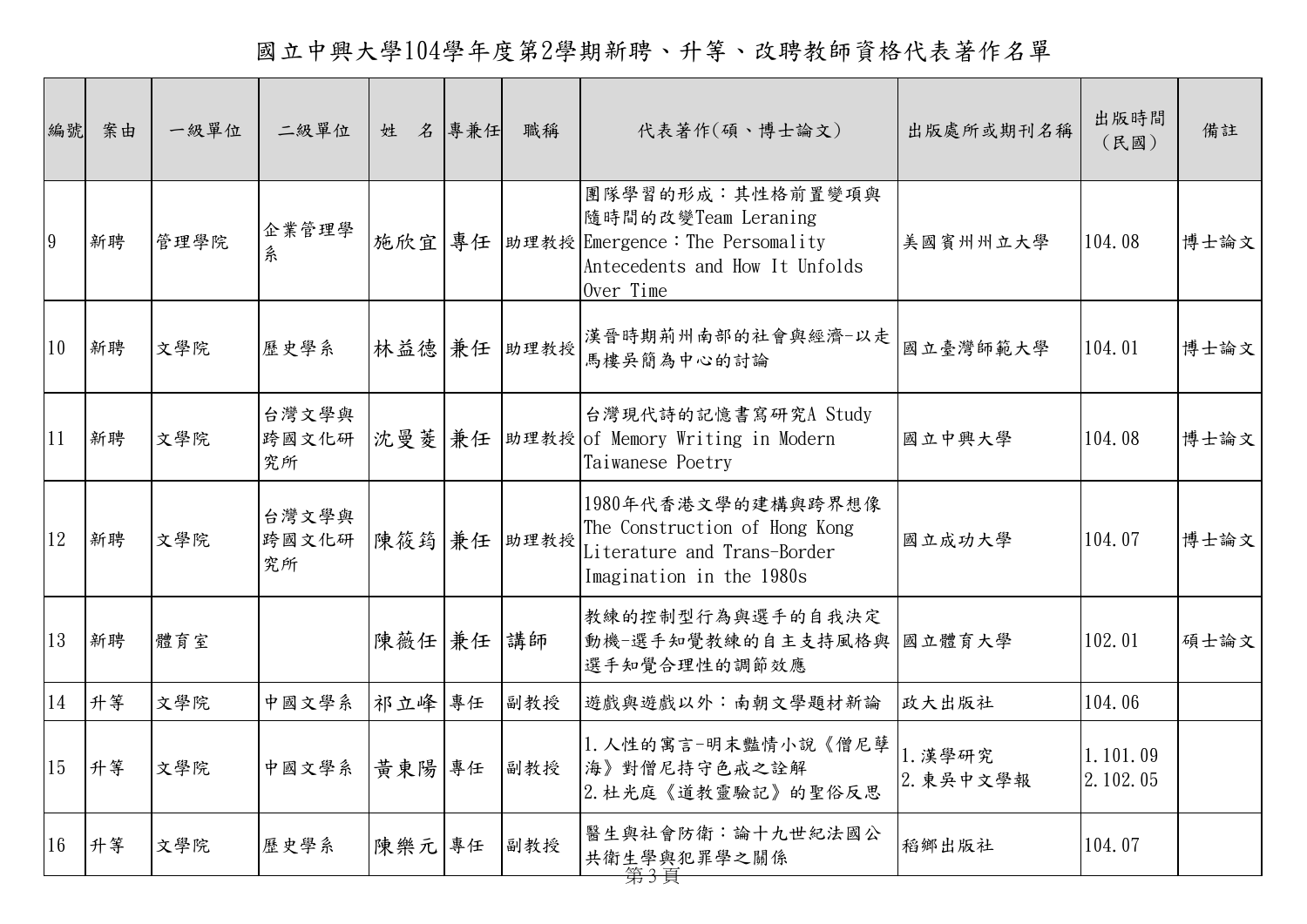國立中興大學104學年度第2學期新聘、升等、改聘教師資格代表著作名單

| 編號 | 案由 | 一級單位          | 二級單位         | 姓      | 名專兼任 | 職稱   | 代表著作(碩、博士論文)                                                                                                                                                                                   | 出版處所或期刊名稱                                            | 出版時間<br>(民國) | 備註 |
|----|----|---------------|--------------|--------|------|------|------------------------------------------------------------------------------------------------------------------------------------------------------------------------------------------------|------------------------------------------------------|--------------|----|
| 17 | 升等 | 農業暨自然<br>資源學院 | 昆蟲學系         | 陳美娥專任  |      | 副教授  | 東方果實蠅cecropin及attacin基因選<br>殖及轉錄調節 cDNA CLONING AND<br>TRANSCRIPTIONAL REGULATION OF THE<br>CECROPIN AND ATTACIN FROM THE<br>ORIENTAL FRUIT FLY, Bactrocera<br>dorsalis (DIPTERA: TEPHRITIDAE) | ARCHIVES OF INSECT<br>BIOCHEMISTRY AND<br>PHYSIOLOGY | 104.06       |    |
| 18 | 升等 | 農業暨自然<br>資源學院 | 生物科技學<br>研究所 | 胡仲祺 專任 |      | 教授   | 於特定單基因體豆類金黃嵌紋病毒屬<br>雙性病毒之基因體中發現新穎原核型<br>啟動子 A Novel Prokaryotic<br>Promoter Identified in the Genome<br>of Some Monopartite Begomoviruses                                                      | PLOS ONE                                             | 102.07       |    |
| 19 | 升等 | 農業暨自然<br>資源學院 | 實驗林管理<br>處   | 簡世昌    | 專任   | 副研究員 | 楓香滲出物之成分與抗真菌活性<br>Composition and antifungal<br>activity of balsam from<br>Liquidambar formosana Hance                                                                                         | <b>HOLZFORSCHUNG</b>                                 | 102.04       |    |
| 20 | 升等 | 理學院           | 物理學系         | 張明強    | 專任   | 副教授  | 從測量馬約藍那費米子在一維量子點<br>環的奇偶提出量子糾纏位元<br>Extracting entangled qubits from<br>Majorana fermions in quantum dot<br>chains through the measurement of<br>parity                                        | SCIENTIFIC REPORTS                                   | 104.06       |    |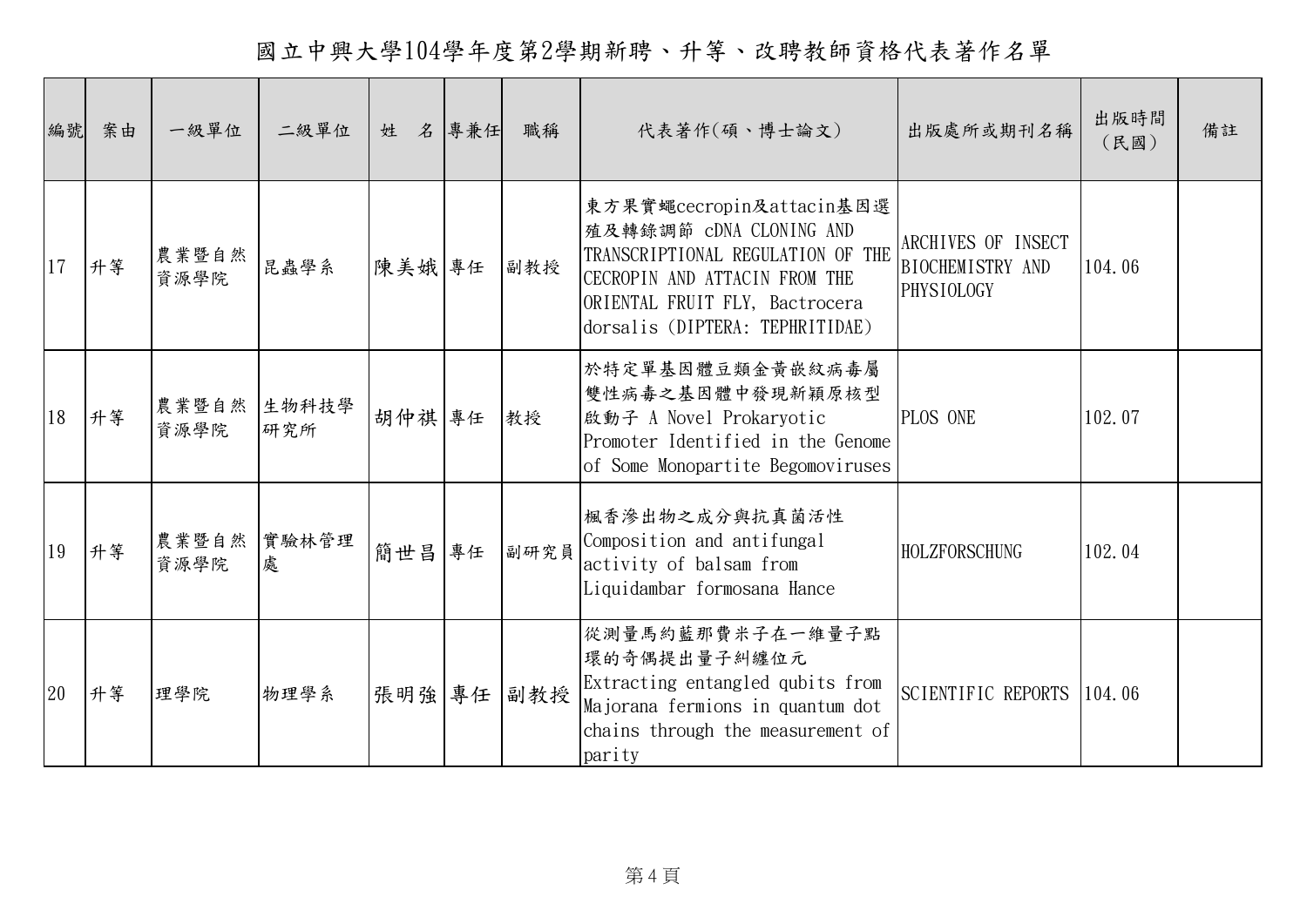國立中興大學104學年度第2學期新聘、升等、改聘教師資格代表著作名單

| 編號 | 案由 | 一級單位 | 二級單位        | 姓      | 名 專兼任 | 職稱  | 代表著作(碩、博士論文)                                                                                                                                                                                             | 出版處所或期刊名稱                                     | 出版時間<br>(民國) | 備註 |
|----|----|------|-------------|--------|-------|-----|----------------------------------------------------------------------------------------------------------------------------------------------------------------------------------------------------------|-----------------------------------------------|--------------|----|
| 21 | 升等 | 理學院  | 奈米科學研<br>究所 | 鄭建宗    | 專任    | 教授  | 藉由背景光與訊號光強度比例在光折<br>變晶體對調變不穩定之控制 Control<br>modulation instability in<br>photorefractive crystals by the<br>intensity ratio of background to<br>signal fields                                            | OPTICS EXPRESS                                | 104.04       |    |
| 22 | 升等 | 理學院  | 統計學研究<br>所  | 林長鋆    | 專任    | 副教授 | 採用裂區最終篩選設計之反應曲面法<br>Response Surface Methodology<br>Using Split-Plot Definitive<br>Screening Designs                                                                                                     | JOURNAL OF QUALITY<br><b>TECHNOLOGY</b>       | 104.10       |    |
| 23 | 升等 | 工學院  | 環境工程學<br>糸  | 林坤儀 專任 |       |     | 金屬有機架構物及氧化石墨烯自組裝<br>衍生磁性鈷/石墨烯複合材料之合成及<br>在激活過一硫酸氫鉀之應用Magnetic<br>副教授 cobalt-graphene nanocomposite<br>derived from self-assembly of<br>MOFs with graphene oxide as an<br>activator for peroxymonosulfate | JOURNAL OF<br><b>MATERIALS</b><br>CHEMISTRY A | 104.03       |    |
| 24 | 升等 | 工學院  | 化學工程學<br>糸  | 黃智峯    | 專任    | 副教授 | 以原子轉移自由基聚加成反應合成脂<br>肪族聚酯之聚合與裂解<br>Polymerization and degradation of<br>aliphatic polyesters synthesized<br>by atom transfer radical<br>polyaddition                                                      | POLYMER CHEMISTRY                             | 104.04       |    |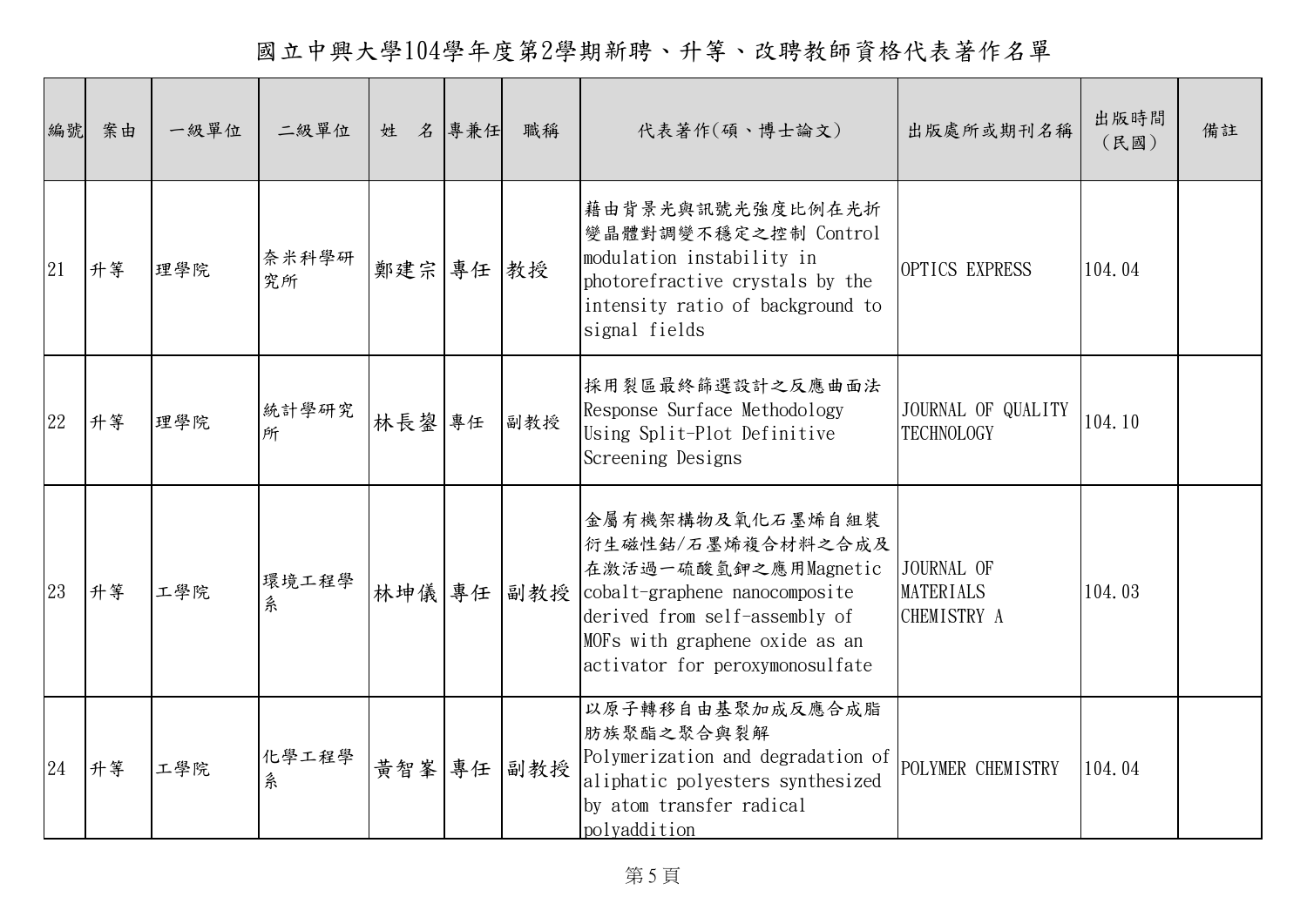國立中興大學104學年度第2學期新聘、升等、改聘教師資格代表著作名單

| 編號 | 案由 | 一級單位 | 二級單位        | 姓 名 專兼任   |    | 職稱  | 代表著作(碩、博士論文)                                                                                                                                                                                                             | 出版處所或期刊名稱                                                 | 出版時間<br>(民國) | 備註 |
|----|----|------|-------------|-----------|----|-----|--------------------------------------------------------------------------------------------------------------------------------------------------------------------------------------------------------------------------|-----------------------------------------------------------|--------------|----|
| 25 | 升等 | 工學院  | 通訊工程研<br>究所 | 廖俊睿 專任 教授 |    |     | 直接二元搜尋半色調之理論極限<br>Theoretical Bounds of Direct<br>Binary Search Halftoning                                                                                                                                               | <b>IEEE TRANSACTIONS</b><br>ON IMAGE<br><b>PROCESSING</b> | 104.11       |    |
| 26 | 升等 | 工學院  | 生醫工程研<br>究所 | 廖國智       | 專任 |     | 以光纖導引激發光促進微脂體於活體<br>中定點釋放:個人化化療之實現<br>副教授 Fiber-optic triggered release of<br>liposome in vivo: implication of<br>personalized chemotherapy                                                                              | <b>INTERNATIONAL</b><br>JOURNAL OF<br>NANOMEDICINE        | 104.08       |    |
| 27 | 升等 | 工學院  | 生醫工程研<br>究所 | 林淑萍 專任    |    | 副教授 | 非法拉第電阻抗量測探討神經細胞生<br>長與分化之生物介面對矽奈米線場效<br>應電晶體之影響 Non-Faradaic<br>Electrical Impedimetric<br>Investigation of the Interfacial<br>Effects of Neuronal Cell Growth<br>and Differentiation on Silicon<br>Nanowire Transistors | <b>ACS APPLIED</b><br>MATERIALS &<br><b>INTERFACES</b>    | 104.04       |    |
| 28 | 升等 | 工學院  | 生醫工程研<br>究所 | 陳建甫       | 專任 |     | 結合金奈米粒子與試紙分析元件於環<br>境中汞離子偵測 Detection of<br>副教授 Mercury(II) Ions Using<br>Colorimetric Gold Nanoparticles<br>on Paper-Based Analytical Devices                                                                           | ANALYTICAL<br><b>CHEMISTRY</b>                            | 103.06       |    |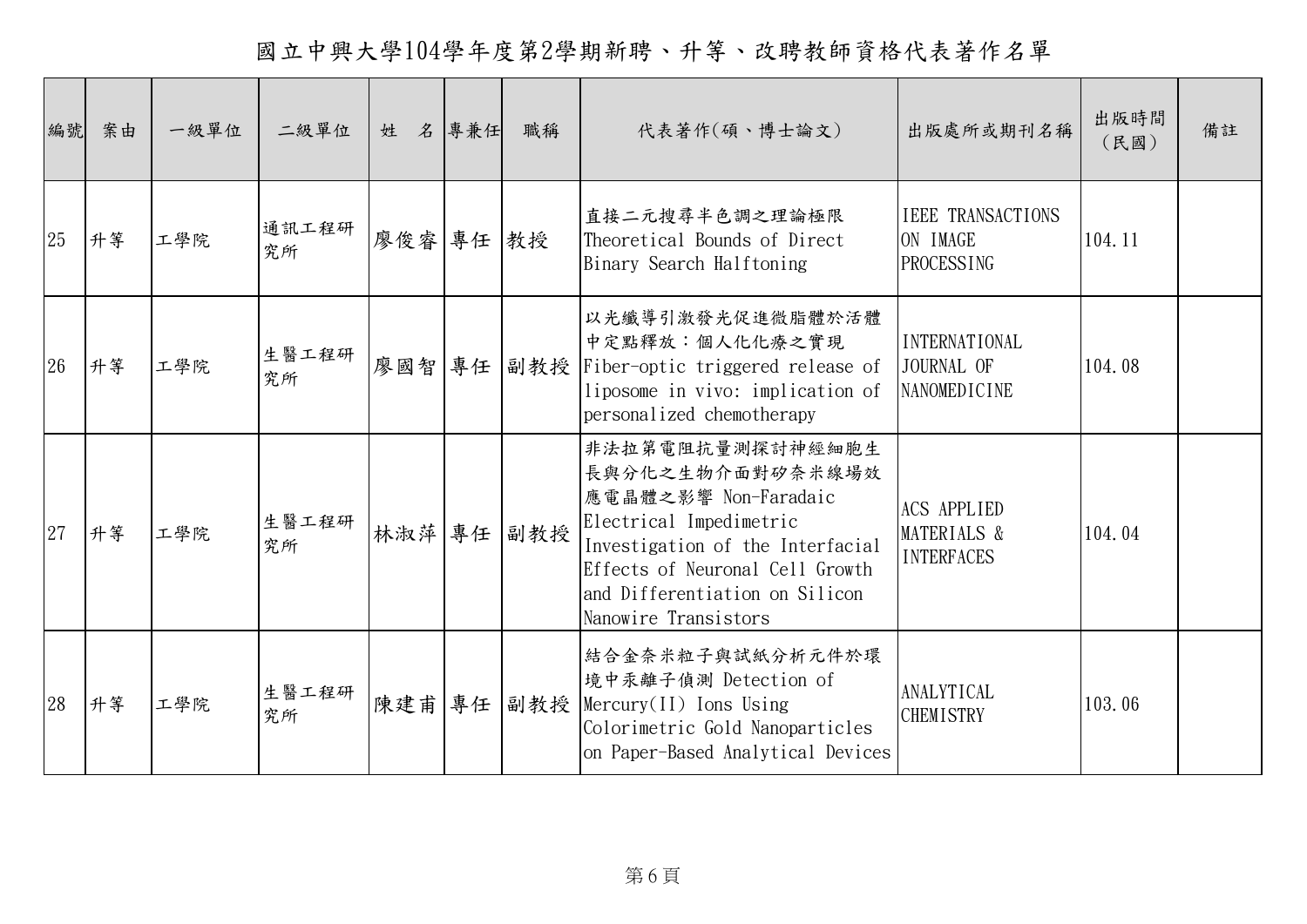國立中興大學104學年度第2學期新聘、升等、改聘教師資格代表著作名單

| 編號 | 案由 | 一級單位 | 二級單位        | 姓 名 專兼任    | 職稱         | 代表著作(碩、博士論文)                                                                                                                                                                                                                    | 出版處所或期刊名稱                                                              | 出版時間<br>(民國) | 備註 |
|----|----|------|-------------|------------|------------|---------------------------------------------------------------------------------------------------------------------------------------------------------------------------------------------------------------------------------|------------------------------------------------------------------------|--------------|----|
| 29 | 升等 | 獸醫學院 | 獸醫學系        | 張力天 專任 教授  |            | 大花咸豐草對雞隻艾美球蟲感染與抗<br>│藥性的作用 Effect of Bidens<br>pilosa on infection and drug<br>resistance of Eimeria in chickens                                                                                                                | Research in<br>Veterinary Science                                      | 104.02       |    |
| 30 | 升等 | 管理學院 | 行銷學系        | 黃文仙 專任 教授  |            | 情境因素對其他顧客失誤評價之影響<br>Situational influences on the<br>evaluation of other-customer<br>failure                                                                                                                                    | <b>INTERNATIONAL</b><br>JOURNAL OF<br>HOSPITALITY<br><b>MANAGEMENT</b> | 103.01       |    |
| 31 | 升等 | 管理學院 | 會計學系        | 紀信義 專任  教授 |            | 管理當局法律責任與四大會計師事務<br>所之選擇 Managerial legal<br>liability and Big 4 auditor<br>choice                                                                                                                                              | JOURNAL OF<br><b>BUSINESS RESEARCH</b>                                 | 103.09       |    |
| 32 | 升等 | 體育室  |             | 許銘華 專任 教授  |            | 世界頂尖男子桌球選手攻防模式分析-<br>以莊智淵參加2012年倫敦奧運男單賽<br>事為例 Offense-Defens Mode<br>Analysis of the World Top Male<br>Table Tennis Player-A Case Study<br>By Chuang Chih-Yuan Who<br>Participated in 2012 London<br>Olympic Male Single Games | Journal of Science<br>and Innovation                                   | 103.04       |    |
| 33 | 改聘 | 工學院  | 精密工程研<br>究所 |            | 蔡政穆 專任 副教授 | 應用基因演算法支雷射光束整型最佳<br>Examplication of genetic<br>algorithm on optimization of<br>laser beam shaping                                                                                                                              | OPTICS EXPRESS                                                         | 104.06       |    |